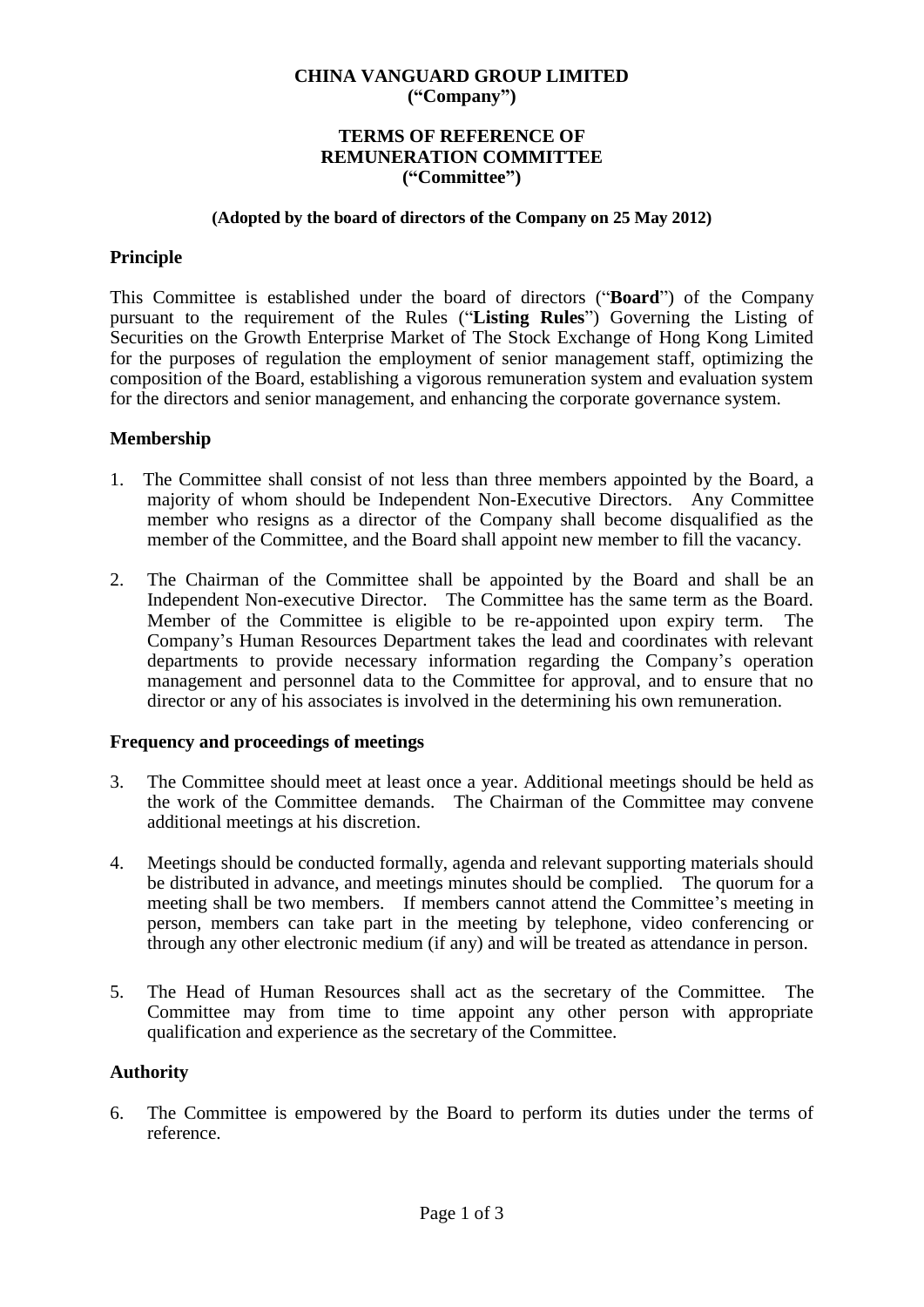# **CHINA VANGUARD GROUP LIMITED ("Company")**

### **TERMS OF REFERENCE OF REMUNERATION COMMITTEE ("Committee")**

#### **(Adopted by the board of directors of the Company on 25 May 2012)**

- 7. Every Committee member is entitled to one vote. A resolution shall be passed by a simple majority of votes.
- 8. The Committee is to be provided with sufficient resources to discharge its duties and is authorized by the Board to obtain outside legal or other independent professional advice at the Company's expense. If necessary, external parties with relevant experience and professional knowledge can be invited to attend the meetings.

## **Duties**

- 9. The duties of the Committee include the following:
	- (a) making recommendations to the Board on the Company's policy and structure for all directors' and senior management's remuneration and on the establishment of a formal and transparent procedure for developing policy for such remuneration (shall consider salaries paid by comparable companies, time commitment and responsibilities and employment conditions elsewhere in the group);
	- (b) reviewing the management's proposals to the remuneration policy of Executive Director and senior management and making recommendations to the Board;
	- (c) reviewing and approving the management's remuneration proposals with reference to the Board's corporate goals and objectives;
	- (d) making recommendations to the Board on the remuneration packages of individuals Executive Directors and senior management. This should include benefits in kind, share option, pension rights and compensation payments (including any compensation payable for loss or termination of their office or appointment);
	- (e) making recommendations to the Board on the remuneration of Non-executive Directors:
	- (f) reviewing and approving compensation payable to Executive Directors and senior management for any loss or termination of office or appointment to ensure that it is consistent with contractual terms and is otherwise subject to relevant law, fair and not excessive;
	- (g) reviewing and approving compensation arrangements relating to dismissal or removal of directors for misconduct to ensure that they are consistent with contractual terms and are otherwise lawful, reasonable and appropriate;